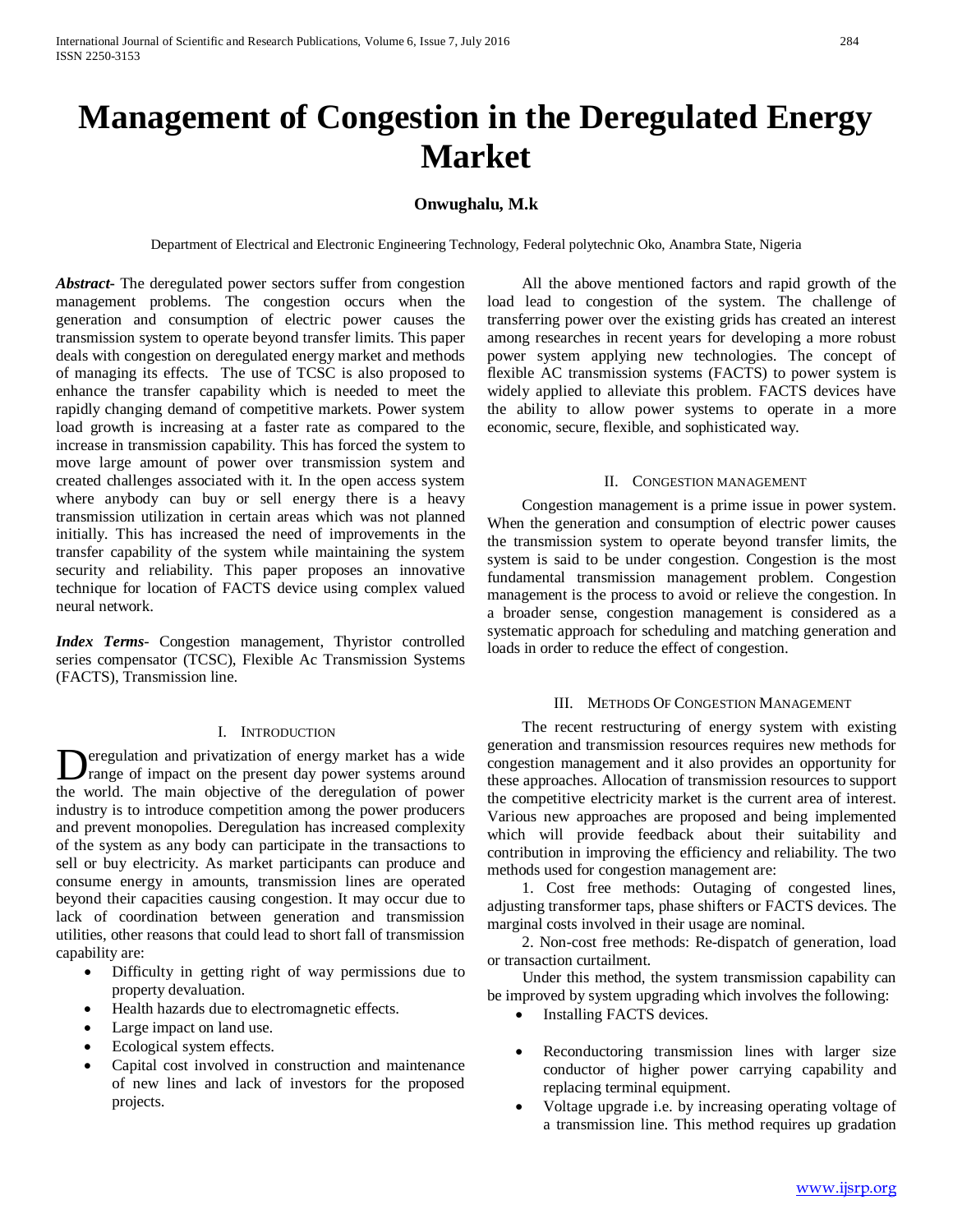of towers, substations, circuit breakers, transformers and other equipment.

- Installation of new transmission lines to alleviate overloads by providing additional path.
- Conversion from single line to double circuit by modifying the tower structure.
- By series compensation using a series capacitor in long distance transmission lines.
- Installing phase angle regulators.
- Using small inertia generators and dispersed generation.
- Insertion of switching stations along the transmission line.

 All the above mentioned factors are means of reducing congestion on a power system, but the discussion here will be limited to the use of Thyristor controlled series compensator (TCSC) which is a FACTS device.

## **Flexible Ac Transmission Systems (FACTS)**

 With the advent of flexible ac transmission system (FACTS) devices power utilities all over the world are able to improve the system stability limit, control the power flow, improve the transmission system security and provide strategic benefits for better utilization of the existing power system. The operation of FACTS devices is based on power electronic controllers. These devices are also used to enhance transfer capability and to minimize the total power loss of a system thereby improving the system efficiency. In a competitive electric power system the most important aspect is better utilization of existing lines in the context of growing demand and outgrowth of energy trading markets. In the context of restructuring the existing power systems FACTS devices have assumed an importance since they can expand the usage potential of transmission systems by controlling power flows in the network. FACTS devices are operated in a manner so as to ensure that the contractual requirements are fulfilled as far as possible by minimizing line congestion.

## **Modelling Of Flexible Ac Transmission System (FACTS) Devices**

 For the enhancement of available transfer capability using FACTS controllers it is assumed that the time constant of these devices is negligible hence only static models are considered. Thyristor Controlled Series Compensator (TCSC) is one such device which offers smooth and flexible control for security enhancement with much faster response compared to the traditional control devices. The detailed model of TCSC and brief discussion is given below.

### **Thyristor Controlled Series Compensator (TCSC)**

 Thyristor controlled series compensator (TCSC) are connected in series with transmission lines. It is equivalent to a controllable reactance inserted in series with a line to compensate the effect of the line inductance. The net transfer reactance is reduced and leads to an increase in power transfer capability. The voltage profile are also improved due to the insertion of series capacitance in the line. Series compensation is usually a preferable alternative for increasing power flow capability of lines as compared to shunt compensators as the ratings required for series compensators are significantly smaller. The transmission line model with a TCSC connected between the two buses *i* and *j* is shown in Figure 1.Equivalent pi model is used to represent the transmission line. TCSC can be considered as a static reactance of magnitude equivalent to *-jXc*. The controllable reactance *Xc* is directly used as control variable to be implemented in power flow equation.



 The following equations are used to model TCSC. Let the voltages at bus i and bus j represented by

$$
V_i \angle \delta_i \Big|_{\text{and}} V_j \angle \delta_j
$$

The complex power from bus *i* to *j* is

$$
S^*_{ij} = P_{ij} - Q_{ij} = V_i^* I_{ij}
$$

…………………………………………………………1

…………………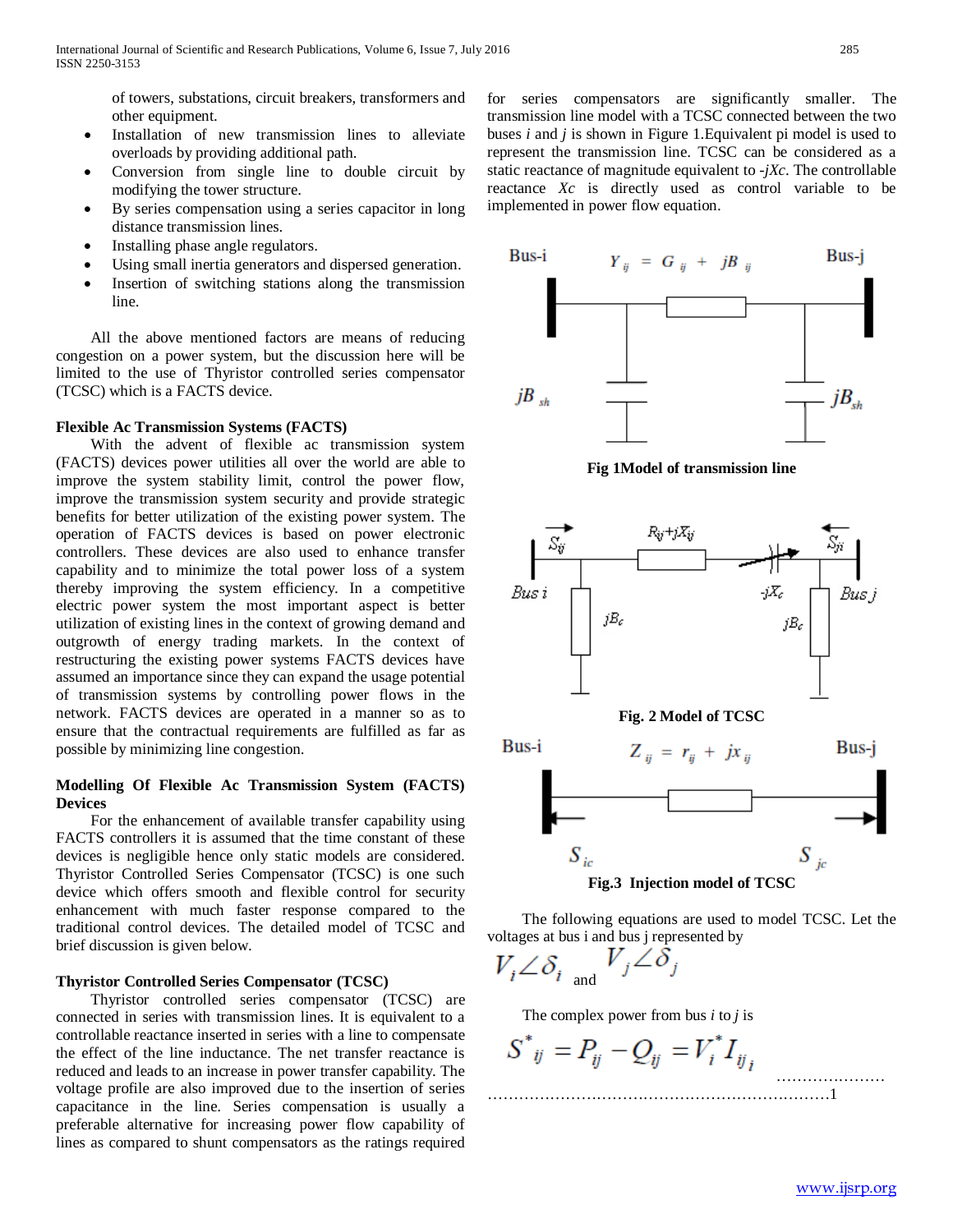International Journal of Scientific and Research Publications, Volume 6, Issue 7, July 2016 286 ISSN 2250-3153

$$
=V_i^*[(V_i - V_j)Y_{ij} + V_i(jB_c)]
$$
  
\n
$$
=V_i^*[(G_{ij} + j(B_{ij} + B_c)] - V_i^*V_j(G_{ij} + jD_{ij})]
$$
  
\n
$$
=V_i^*[(G_{ij} + j(B_{ij} + B_c)] - V_i^*V_j(G_{ij} + jD_{ij})]
$$
  
\n
$$
=V_i^*[(B_{ij} + jB_{ij} + jB_{ij}) - V_i^*V_j(G_{ij} + jD_{ij})]
$$
  
\n
$$
=V_i^*[(B_{ij} + jB_{ij} + jB_{ij}) - V_i^*V_j(G_{ij} + jD_{ij})]
$$
  
\n
$$
=V_i^*[(B_{ij} + jB_{ij} + jB_{ij}) - V_i^*V_j(G_{ij} + jD_{ij})]
$$
  
\n
$$
=V_i^*[(B_{ij} + jB_{ij} + jB_{ij}) - V_i^*V_j(G_{ij} + jD_{ij})]
$$
  
\n
$$
=V_i^*[(B_{ij} + jB_{ij} + jB_{ij}) - V_i^*V_j(G_{ij} + jD_{ij})]
$$
  
\n
$$
=V_i^*[(B_{ij} + jB_{ij} + jB_{ij}) - V_i^*V_j(G_{ij} + jD_{ij})]
$$
  
\n
$$
=V_i^*[(B_{ij} + jB_{ij} + jB_{ij}) - V_i^*V_j(G_{ij} + jD_{ij})]
$$
  
\n
$$
=V_i^*[(B_{ij} + jB_{ij}) - V_i^*V_j(G_{ij} + jD_{ij})]
$$
  
\n
$$
=V_i^*[(B_{ij} + jB_{ij}) - V_i^*V_j(G_{ij} + jD_{ij})]
$$
  
\n
$$
=V_i^*[(B_{ij} + jB_{ij}) - V_i^*V_j(G_{ij} + jD_{ij})]
$$
  
\n
$$
=V_i^*[(B_{ij} + jB_{ij}) - V_i^*V_j(G_{ij} + jD_{ij})]
$$
  
\n
$$
=V_i^*[(B_{ij} + jB_{ij}) - V_i^*V_j(G_{ij} + jD_{ij})]
$$
  
\n
$$
=V_i^*[(B_{ij} + jB_{ij}) - V_i^*V_j(G_{ij} + jD_{ij})]
$$
  
\n<math display="block</math>

 From the above equations the real and reactive power equations can be written as

$$
P_{ij} = V_i^2 G_{ij} - V_i V_j G_{ij} \cos(\delta_i - \delta_j) - V_i V
$$
  
...  

$$
Q_{ij} = -V_i^2 (B_{ij} + B_c) - V_i V_j G_{ij} \sin(\delta_i - \delta_j)
$$
  
...

 Similarly the real and reactive powers from bus *j* to *I* can also be represented by replacing V*i* with V*j .*The real and reactive power loss in a line are represented by equations 7 and 8

$$
P_L = P_{ij} + P_{ji}
$$
  

$$
Q_L = Q_{ij} + Q_{ji}
$$

#### **Network Congestion Management Using TCSC Approach**

 In recent years, deregulation of electric industry in the orld has created competitive markets to trade electricity. For regulated transmission network, one of the major nsequences of the non-discriminatory open access requirement substantial increase of power transfers. Congestion management of deregulated transmission network is important to complish non discriminative network access. In this example congestion management approach using TCSC is demonstrated considering a 5 bus system. This approach aims at maximization of transmission margin without changing contracted power. In  $t$ this approach  $P$ <sub>FCSC</sub> modelled as a variable reactance is used. In order to check the validity of the proposed method of congestion management, numerical results for a 5-bus system are shown in

Figures **‡and 5**.  $j$  Fig. 4 shows the transmission line flows without TCSC. It is observed that Lines 1-2 and 2-5 are over loaded compared to other lines. The efficient utilization of existing transmission lines installing TCSC in line 1-3 is shown in Fig 5.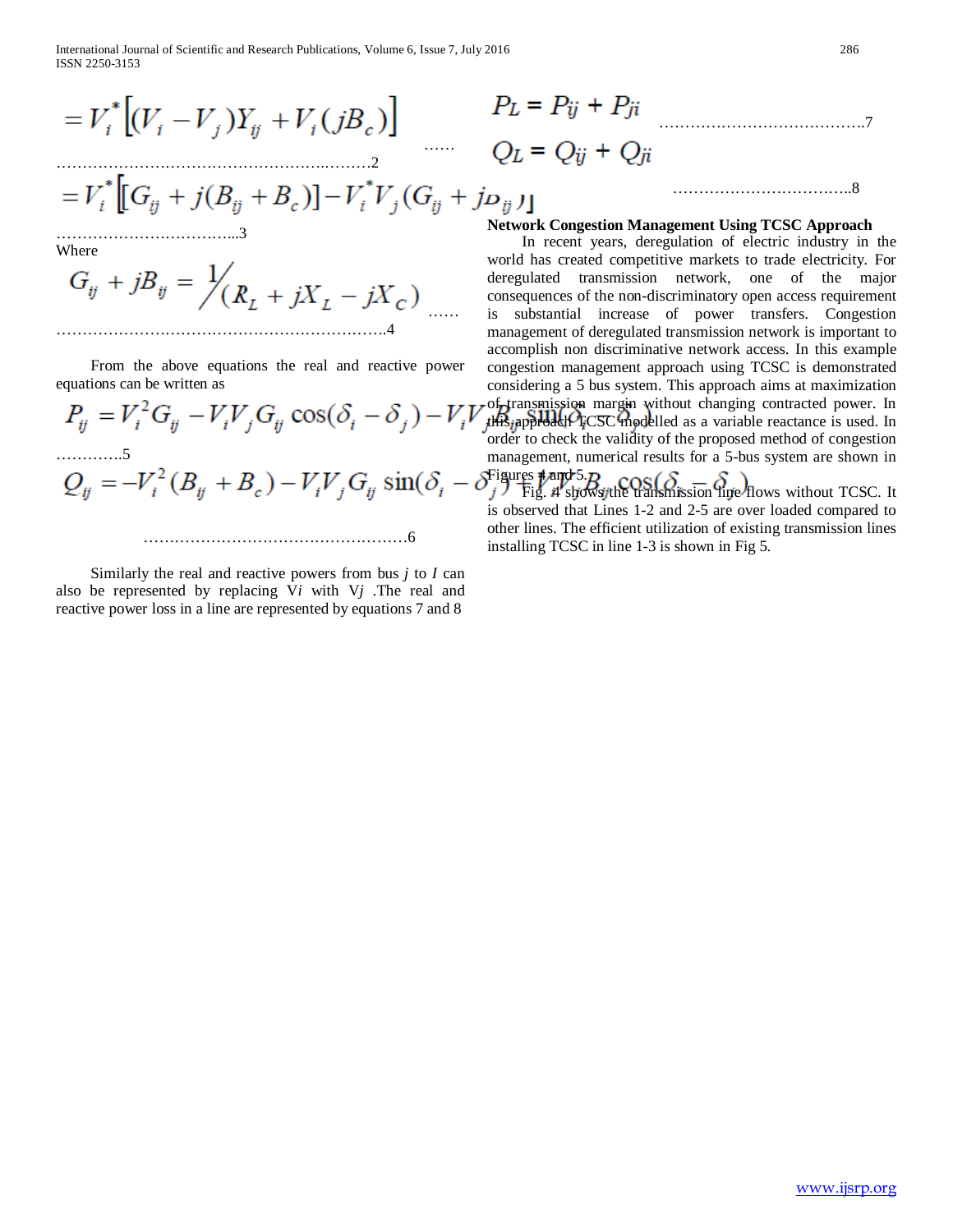International Journal of Scientific and Research Publications, Volume 6, Issue 7, July 2016 287 ISSN 2250-3153



[www.ijsrp.org](http://ijsrp.org/)